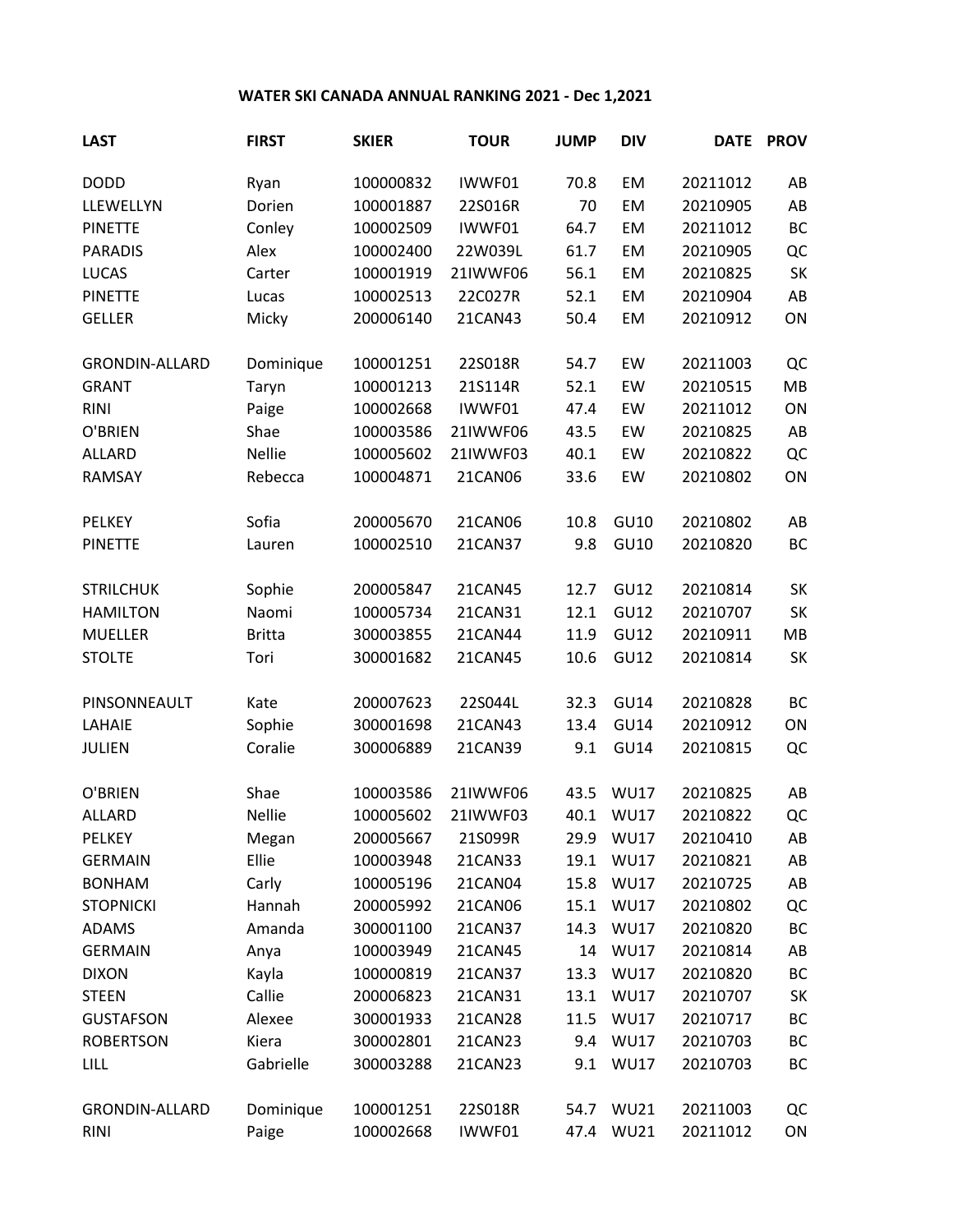| RAMSAY           | Rebecca        | 100004871 | 21CAN06  | 33.6 | <b>WU21</b>    | 20210802 | ON        |
|------------------|----------------|-----------|----------|------|----------------|----------|-----------|
| <b>RANKIN</b>    | Liv            | 300007339 | 21CAN37  | 29.3 | <b>WU21</b>    | 20210820 | BC        |
| <b>DIXON</b>     | Rachel         | 100000821 | 21CAN37  | 28.1 | <b>WU21</b>    | 20210820 | BC        |
| <b>CLOUTIER</b>  | Katherine      | 200004182 | 21CAN43  | 16.9 | <b>WU21</b>    | 20210912 | QC        |
| <b>ALLARD</b>    | Marilou        | 100005601 | 21CAN43  | 16.3 | <b>WU21</b>    | 20210912 | QC        |
| <b>GRANT</b>     | Taryn          | 100001213 | 21S114R  | 52.1 | W              | 20210515 | MB        |
| <b>OUELLETTE</b> | Laurence       | 100003799 | 21CAN43  | 21.4 | W              | 20210912 | QC        |
| <b>MUELLER</b>   | Elan           | 300003868 | 21CAN44  | 10.8 | W              | 20210911 | MB        |
| <b>MOORE</b>     | Jo-Anne        | 100002204 | 21CAN06  | 17.7 | W <sub>6</sub> | 20210802 | AB        |
| <b>DIXON</b>     | Asher          | 100000817 | 21CAN37  | 14.6 | <b>BU12</b>    | 20210820 | BC        |
| <b>GRASSL</b>    | Ben            | 200006692 | 21CAN45  | 13.9 | <b>BU12</b>    | 20210814 | SK        |
| <b>WEBB</b>      | Cole           | 300003098 | 21CAN37  | 12.5 | <b>BU12</b>    | 20210820 | <b>BC</b> |
| <b>PATERSON</b>  | Cole           |           | 21CAN23  | 8.5  | <b>BU12</b>    | 20210703 | BC        |
| <b>PINETTE</b>   | Linden         | 100002512 | 22S044L  | 31.3 | <b>BU14</b>    | 20210828 | BC        |
| <b>GOULAH</b>    | Jaret          | 200007581 | 22S044L  | 28   | <b>BU14</b>    | 20210828 | ВC        |
| <b>CUILLERET</b> | Louis          | 200006124 | 21CAN06  | 24.8 | <b>BU14</b>    | 20210802 | QC        |
| <b>HAMILTON</b>  | Ethan          | 100005731 | 21CAN45  | 20.1 | <b>BU14</b>    | 20210814 | SK        |
| <b>STOLTE</b>    | Carter         | 200007661 | 21CAN45  | 18.4 | <b>BU14</b>    | 20210814 | SK        |
| <b>CLUNIE</b>    | Samson         | 200005753 | 21CAN45  | 18.3 | <b>BU14</b>    | 20210814 | SK        |
| <b>STRILCHUK</b> | Maxwell        | 200006689 | 21CAN45  | 17.5 | <b>BU14</b>    | 20210814 | SK        |
| <b>WRIGHT</b>    | Logan          | 200004272 | 21CAN37  | 17.5 | <b>BU14</b>    | 20210820 | BC        |
| <b>KRISTIAN</b>  | Enzo           | 200004691 | 21CAN45  | 17.1 | <b>BU14</b>    | 20210814 | SK        |
| <b>WRIGHT</b>    | Grayson        | 200004271 | 21CAN37  | 14.9 | <b>BU14</b>    | 20210820 | <b>BC</b> |
| WEDD             | Caden          |           | 21CAN37  | 14.8 | <b>BU14</b>    | 20210820 | ВC        |
| <b>NEALE</b>     | Cooper         | 100005302 | 21CAN23  | 10.2 | <b>BU14</b>    | 20210703 | BC        |
| <b>PINETTE</b>   | Lucas          | 100002513 | 22C027R  | 52.1 | <b>MU17</b>    | 20210904 | BC        |
| <b>GELLER</b>    | Micky          | 200006140 | 21CAN43  | 50.4 | <b>MU17</b>    | 20210912 | ON        |
| <b>HORWOOD</b>   | Christopher    | 100001410 | 21CAN21  | 49.7 | <b>MU17</b>    | 20210718 | BC        |
| <b>HORWOOD</b>   | Jonathan       | 100001412 | 21CAN21  | 48.8 | <b>MU17</b>    | 20210718 | BC        |
| <b>CHAMBERS</b>  | Jacob          | 100000519 | 22S015R  | 41.7 | <b>MU17</b>    | 20211024 | BC        |
| <b>ROBERTSON</b> | Teagan         | 300002822 | 21CAN23  | 21   | <b>MU17</b>    | 20210703 | BC        |
| <b>GERMAIN</b>   | Drew           | 100003946 | 21CAN45  | 20.6 | <b>MU17</b>    | 20210814 | AB        |
| PINSONNEAULT     | Matt           | 200007624 | 21CAN37  | 19.9 | <b>MU17</b>    | 20210820 | BC        |
| <b>CLUNIE</b>    | Nigel          | 200005753 | 21CAN45  | 19.2 | <b>MU17</b>    | 20210814 | SK        |
| <b>TAYLOR</b>    | Jacob          | 300002997 | 21CAN23  | 19.2 | <b>MU17</b>    | 20210703 | BC        |
| <b>LUCAS</b>     | Carter         | 100001919 | 21IWWF06 | 56.1 | <b>MU21</b>    | 20210825 | SK        |
| <b>SCOTT</b>     | Kaden          | 200005121 | 21CAN37  | 34.6 | MU21           | 20210820 | ВC        |
| <b>JEFFERSON</b> | Nathaniel      | 100001508 | 21CAN28  | 31.4 | <b>MU21</b>    | 20210717 | BC        |
| <b>GIBBONS</b>   | <b>Bradley</b> | 100001145 | 21CAN06  | 19.6 | MU21           | 20210802 | AB        |
| <b>CRICHTON</b>  | Lucas          | 200006587 | 21CAN33  | 14.8 | <b>MU21</b>    | 20210821 | AB        |